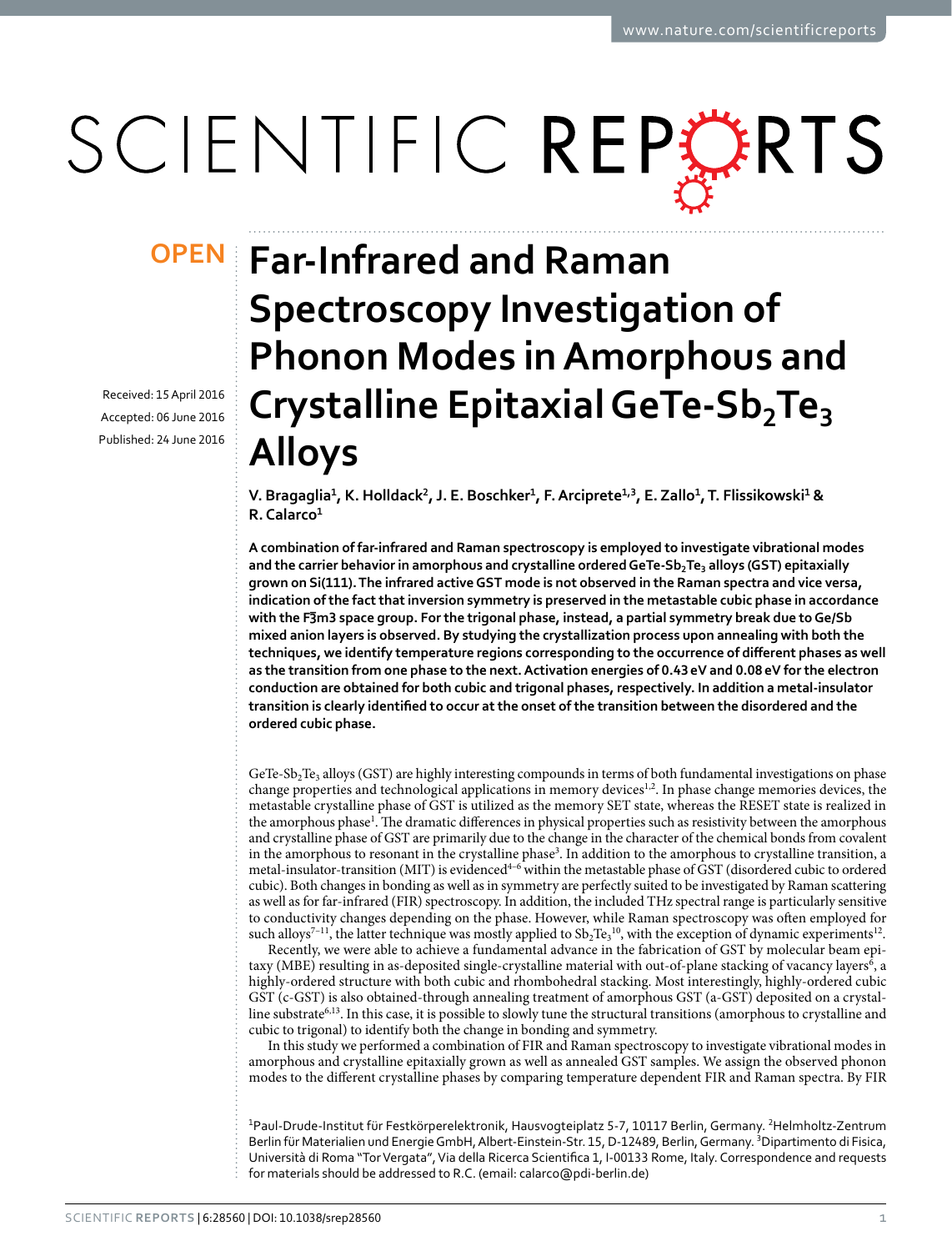

<span id="page-1-0"></span>**Figure 1.** (**a**) Comparison of Raman spectra for a-GST326 (black) and as grown c-GST326 (blue); gray arrows highlight the mode positions.  $Sb_2Te_3$  (red) and GeTe (green) Raman mode positions are plotted as references. (**b**) Raman spectra of crystallizing a-GST326 for three different temperatures. Modes of metastable c-GST326 are highlighted with yellow dashed lines. Upon increasing the temperature new modes appear, indication of the transition from c- to t-GST. At T = 200 °C the characteristic mode of t-GST ( $\sim$ 170 cm<sup>-1</sup>) appears (red dashed lines). In the red curve (T = 200 °C) the two arrows highlight the other two modes of the t-GST.

absorption we discriminate between the contributions of phonons and free carrier delocalization upon sample annealing for both amorphous to crystalline and insulating to metal transitions.

#### **Results and Discussion**

In [Fig. 1\(a\)](#page-1-0) Raman spectra of a- and c-GST326 samples are presented in the spectral range from 30 cm<sup>−</sup><sup>1</sup> to 250 cm<sup>-1</sup>. The a-GST spectrum presents the characteristic Bose peak (30–100 cm<sup>-1)[9](#page-5-9)</sup>, and two modes centered at 120 and 148 cm<sup>−</sup><sup>1</sup> , assigned to vibrations of defective octahedr[a14](#page-5-10). The broad feature at 210 cm<sup>−</sup><sup>1</sup> is ascribed to vibrations of tetrahedra<sup>14</sup>. In the c-GST spectrum two strong broad modes centered at 105 and 160 cm<sup>-1</sup> are present. Polarization dependent measurements (not shown) help to assign the modes to  $\rm E_g$  (105 cm $^{-1}$ ) and  $\rm A_{1g}$ (160 cm<sup>−</sup><sup>1</sup> ). Such modes are characteristic of the metastable cubic c-GST phase (point group m3m) in accordance with previous studies<sup>[14](#page-5-10)</sup>. According to the F3m3 space group expected for metastable c-GST, and the sites occupancy given from Nonaka *et al.*<sup>15</sup>, no Raman active modes should be allowed, and only the T<sub>1u</sub> (IR active mode, see later in the text) is expected. The fact that such vibrations ( $E_g$  and  $A_{1g}$ ) are observed and are broad, is attributed to the presence of vacancies and defects that are responsible for the local symmetry breaking<sup>14</sup>. The fluctuation of compositions has been evidenced in a formerly published paper<sup>6</sup> and is intrinsic for certain GST compositions. Due to the broad nature of c-GST vibrational modes, the treatment of such fluctuation is not obvious. Both binary compounds constituting GST are measured for reference purposes and the peak position are displayed in [Fig. 1\(a\)](#page-1-0)  with green ( $\alpha$ -GeTe - R3m space group) and red ( $Sb_2Te_3-R\overline{3}m$  space group) dotted lines. The Raman modes of the metastable c-GST326 [\[Fig. 1\(a\)](#page-1-0) blue curve] are prevalently arising from the  $Sb_2Te_3$  modes  $A_{1g}(2)$  and  $E_{g}(2)$  slightly shifted (~7 cm<sup>−</sup><sup>1</sup> ) toward lower energies, while the modes of GeTe do not strongly contribute, due to their lower polarizability if compared to  $Sb_2Te_3$ , as already reported in literature<sup>[9](#page-5-9),14</sup> (see [Table 1](#page-2-0) for peak positions, mode assignments and their IR and Raman activities). In particular the mode at 160 cm<sup>−</sup><sup>1</sup> has a one-mode behavior (Sb<sub>2</sub>Te<sub>3</sub>-like) while the mode at 105 cm<sup>-1</sup> has a two modes behavior (Sb<sub>2</sub>Te<sub>3</sub>-like and GeTe-like). The mode position shift of the c-GST326, compared to the binary constituents, is the indication of mode wavenumbers compositional dependence, similarly as for transition metal di-chalcogenides<sup>16</sup>.

In order to study the temperature dependence of the vibrational modes, annealing of a-GST326 was performed *in-situ* during Raman data acquisition. A representative selection of the resulting spectra is plotted in [Fig. 1\(b\).](#page-1-0) At  $T=150\text{ °C}$  (yellow curve) characteristic modes of the cubic phase (dotted yellow lines) compare well with those reported in [Fig. 1\(a\)](#page-1-0) for the as grown c-GST326. At  $T = 250^{\circ}$ C the film is transformed into the trigonal phase, t-GST (red curve), for which three modes are identified<sup>[17](#page-5-13)</sup>: two evident at 170 cm<sup>-1</sup> (A) and 100 cm<sup>-1</sup> (E)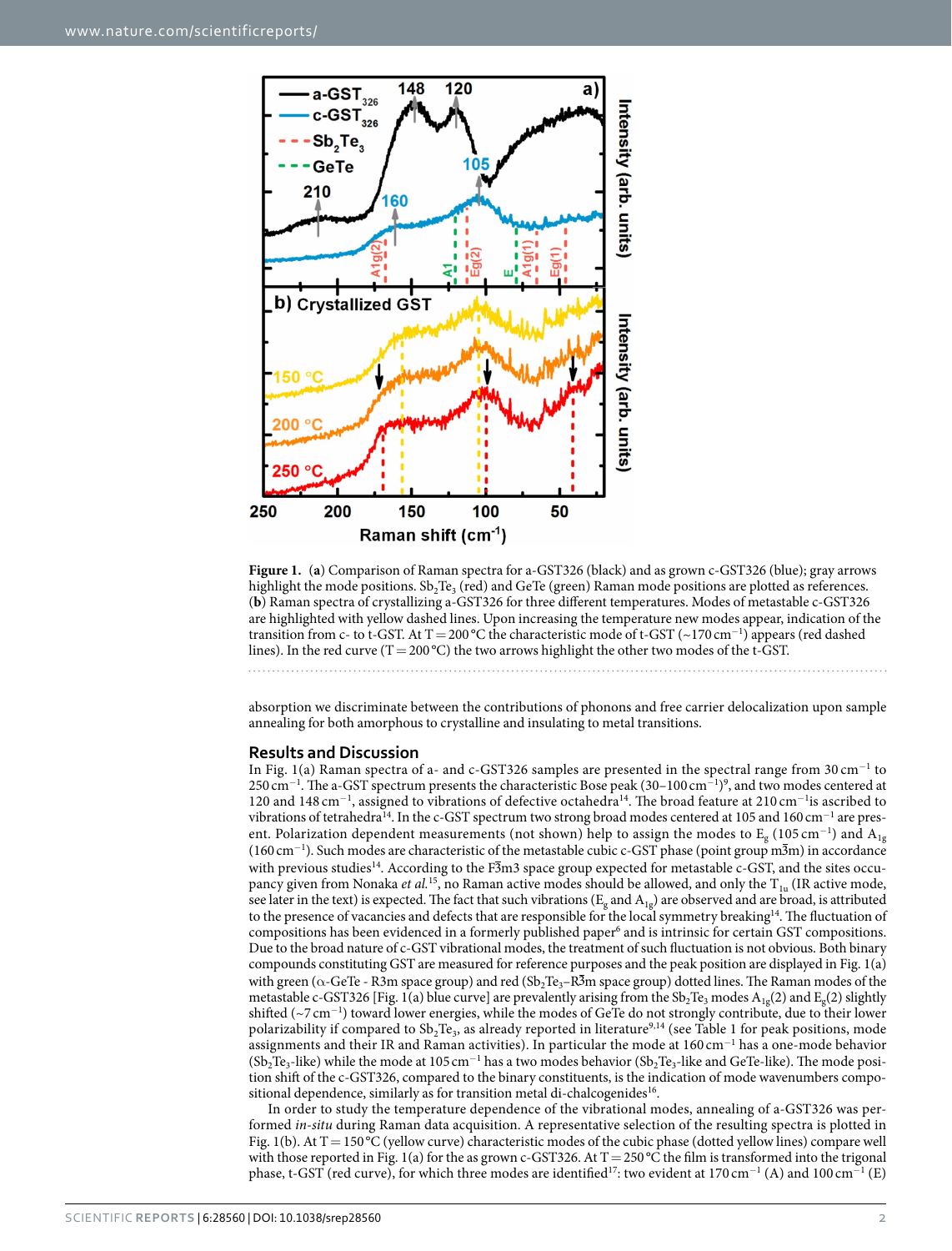<span id="page-2-0"></span>

| Mode                    | $(cm^{-1})$ | <b>IR</b> | Raman |
|-------------------------|-------------|-----------|-------|
| a-GST                   |             |           |       |
| A1                      | 120         | no        | yes   |
| A1                      | 148         | no        | yes   |
|                         | 210         | no        | yes   |
| c-GST                   |             |           |       |
| $T_{1u}$                | 70          | yes       | no    |
| $\mathbf{E}_{\text{g}}$ | 105         | no        | yes   |
|                         | 120         | yes       | no    |
| $\rm A_{1g}$            | 160         | no        | yes   |
| $t$ -GST                |             |           |       |
| A-type                  | 45          | no        | yes   |
| E-type                  | 100         | yes       | yes   |
| A-type                  | 170         | no        | yes   |
| $Sb_2Te_3$              |             |           |       |
| $E_g(1)$                | 48          | no        | yes   |
| $A_u(1)$                | 62          | yes       | no    |
| $A_{1g}(1)$             | 67          | no        | yes   |
| $E_g(2)$                | 113         | no        | yes   |
| $A_{1g}(2)$             | 165         | no        | yes   |
| GeTe                    |             |           |       |
| E                       | 79          | yes       | yes   |
| A1                      | 119         | yes       | yes   |

**Table 1. Vibrational mode assignment and position for a-GST326, c-GST (both 225 and 326), t-GST,**   $Sb<sub>2</sub>Te<sub>3</sub>$  and GeTe. IR and Raman activity are specified. Note that the position of T<sub>1u</sub> for c-GST is reported as the convolution of the two peaks at  $60 \text{ cm}^{-1}$  (GST225) and  $80 \text{ cm}^{-1}$  (GST326), according to [Fig. 2](#page-3-0). See text for details.

and a faint one at 45 cm<sup>-1</sup> (A). The mode at 170 cm<sup>-1</sup> starts to be visible in the spectra at T = 200 °C (see arrow on the orange curve), and could be associated to vacancies ordering into layers which breaks locally the cubic symmetry, and will transform into van der Waals gaps once the t-GST is achieved (red curve). The progressive creation of ordered vacancy layers obscures the unequivocal assignment of a specific space group within the tran-sition region. As reported in our previous studies<sup>[13](#page-5-8)</sup>, we cannot exclude possible compositional rearrangement in the stable phase.

[Figure 2\(a\)](#page-3-0) shows the FIR absorbance of MBE gorwn a-GST326 (black curve) and c-GST326 (blue curve) [Absorbance =  $-\text{Log } (T_{\text{GST}}/T_{\text{Si}})$  where  $T_{\text{GST}}$  and  $T_{\text{Si}}$  are the GST and Si transmitted intensities]. Within the resolution of the measurement, no absorption in the whole spectral range is measured for a-GST326, in line with the absence of free carriers in the amorphous phase and due to a random distribution of local dipoles. On the contrary, c-GST326 shows a strong absorption on the whole spectral range which is an indication of metallic behavior with high free carrier concentration ( $\sim 10^{20}$  cm<sup>-3</sup> measured by low temperature transport measurement) and a broad (FWHM ~40 cm<sup>-1</sup>) absorption feature around 70 cm<sup>-1</sup>. In a-GST carriers are localized<sup>[3,](#page-5-2)[5,](#page-5-14)18</sup> while in c-GST delocalized electrons allows for the conduction<sup>[4](#page-5-3),5</sup>. For c-GST we divide the spectral range into two main regions: the phonon dominated region between 30 and  $150 \text{ cm}^{-1}$ , that we assume to be sensitive to the lattice transformations upon phase transitions, and the free carrier dominated region above 150 cm<sup>-1</sup>.

[Figure 2\(b\)](#page-3-0) shows a dedicated measurement with high resolution around the phonon related absorption feature for MBE grown c-GST326 (blue), GeTe (green) and  $Sb_2Te_3$  (red).  $Sb_2Te_3$  displays a peak at 62 cm $^{-1}$ , which corresponds to the  $A_{1u}$  mode for the symmetry R $\overline{3}$ m, while  $\alpha$ -GeTe presents two peaks at 79 cm<sup>-1</sup> and 119 cm<sup>-1</sup> (grey dashed line in the plot), attributed to the E and  $A_{1u}$  modes, respectively (see also Raman spectrum). In the case of c-GST326, the IR phonon mode centered at ~70 cm<sup>-1</sup>, according to the m<sup>3</sup>m point group of the cubic symmetry, is attributed to a  $T_{1u}$ . However, as already mentioned, vacancies, defects and distortion of bonds could break the inversion symmetry predicted by the space group, leading to a mixed nature of the phonon modes<sup>19</sup>. The broad mode  $T_{1u}$  of c-GST326 is composed by the superposition of the phonon modes of the binary constituent compounds, E and  $A_{1u}$  for GeTe and Sb<sub>2</sub>Te<sub>3</sub>, respectively, [see [Fig. 2\(c,d\)](#page-3-0)] since it is possible to best fit the peak with two Lorentzian functions centered at the experimental positions of the GeTe and  $Sb_2Te_3$  modes, indicating a two-modes type behavior (Sb<sub>2</sub>Te<sub>3</sub> and GeTe-like). As opposed to Raman spectroscopy, the two binary component modes show no wavenumber dependency on GST composition. The latter is accounted only in the relative intensities of the two modes. In particular the main contribution, comparing peak intensities, is the E mode of GeTe, for c-GST326 [see [Fig. 2\(c\)\]](#page-3-0) where more Ge-Te than Sb-Te bonds are expected. Instead, for the c-GST225 case [see [Fig. 2\(d\)](#page-3-0)] a slightly higher intensity of the  $Sb_2Te_3$  component is visible. FIR spectroscopy thus helps in the quantification of compositional changes.

Crystallization by annealing of a-GST326 was also studied by *in-situ* temperature dependent FIR spectros-copy. The phonon dominated region is shown in [Fig. 3\(a\)](#page-4-0) where the absorption (Absorption =  $1 - (T_{\text{GST}} - T_{\text{Si}})/T_0$ , with  $T_0$  the incident intensity) increases with the annealing temperature from a value close to zero till a maximum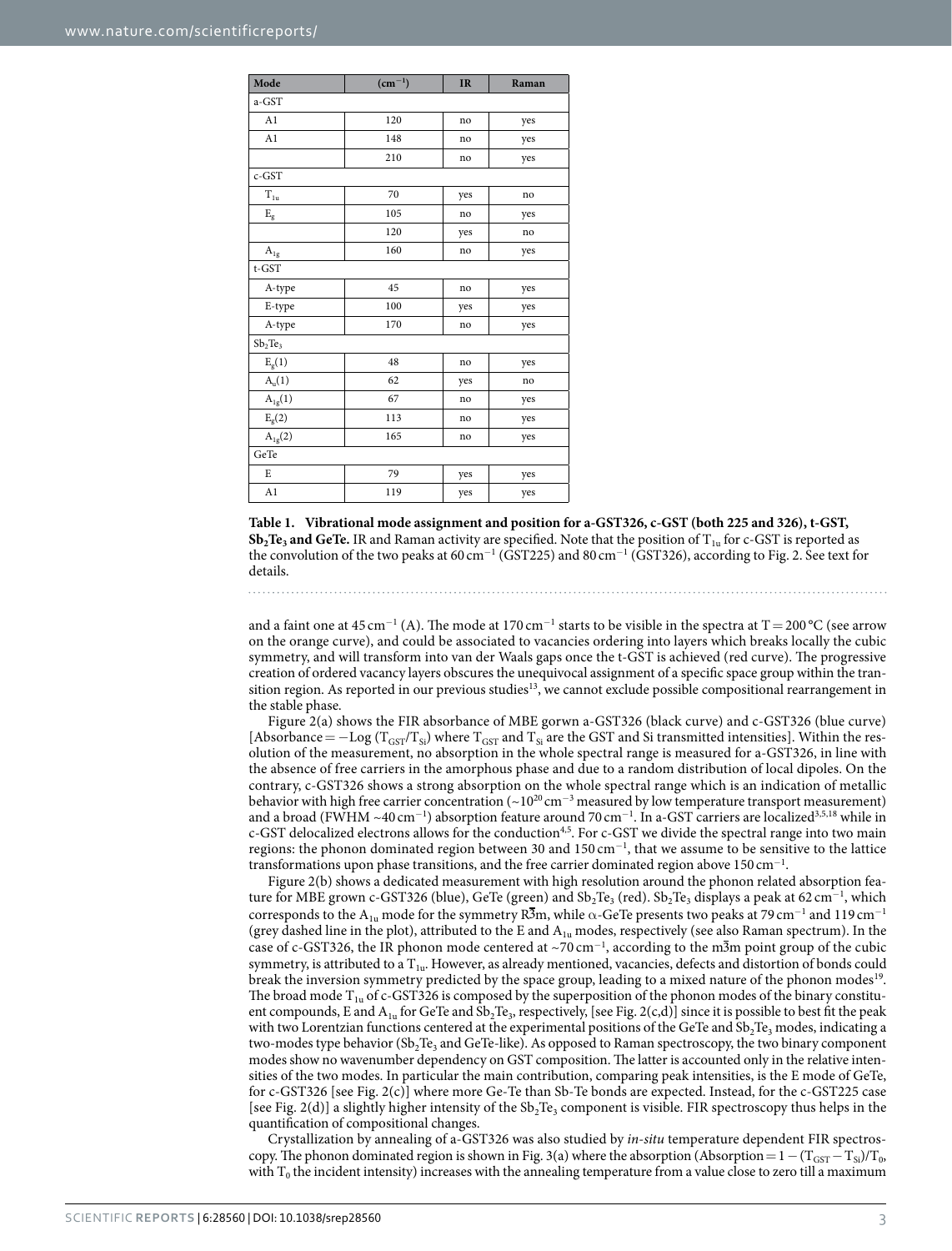

<span id="page-3-0"></span>**Figure 2.** (**a**) FIR absorbance spectra for a-GST326 and c-GST326, black and blue curves, respectively. The spectra are normalized to the Si substrate. (**b**) Zoom around GST225 absorption feature (30 to 140 cm<sup>−</sup><sup>1</sup> ) (blue), with Sb<sub>2</sub>Te<sub>3</sub> (red) and GeTe (green) spectra as references. (c) Fit of the GST326 experimental curve using two Lorentzian peaks centered at the position of the Sb<sub>2</sub>Te<sub>3</sub> (red) and GeTe (blue) modes. (**d**) Fit of GST225 for comparison.

value of 14%. Please note that at high resolution, a faint mode at 80 cm<sup>−</sup><sup>1</sup> is visible in a-GST326, indicative of the presence of short range ordering. In addition, starting at 206 °C the main peak at 80 cm<sup>−1</sup> (P<sub>1</sub>, see grey dotted line) attributed to c-GST326 decreases while a new mode at ~100 cm $^{-1}$  ascribed to t-GST emerges (P<sub>2</sub> black arrow and grey dotted line in [Fig. 3\(a\)\)](#page-4-0).  $P_2$  becomes more evident at higher annealing temperature [red curve [Fig. 3\(a\)](#page-4-0)] when the film is completely trigonal (T > 225 °C), in accordance with Raman spectra in [Fig. 1\(b\)](#page-1-0).

As-grown c-GST326 as well as a-GST326 crystallized at low annealing temperatures  $[T=150^{\circ}\text{C}$  in [Fig. 1\(b\)\]](#page-1-0) belong to the m3m point group with the exclusion (IR vs. Raman) selection rule preserved. Once the cubic to trigonal phase transition takes place, if we exclude a transition region where both modes characteristic of the two phases ( $P_1$  at 80 cm<sup>-1</sup> for the cubic and  $P_2$  at 100 cm<sup>-1</sup> for the trigonal) coexist and the symmetry determination is not possible, the exclusion selection rule seems not to hold and the mode at 100 cm<sup>-1</sup> appears in both Raman (see [Fig. 1\(b\)](#page-1-0)) and IR spectra (clearly evident in the completely t-GST annealed at 250°C). According to literature, symmetry change between the two phases takes place from the m3m to the expected 3m point group, with t-GST belonging to the space group  $\overline{R_3}$ m or  $\overline{P_3}$ m1 depending on the composition<sup>20</sup>, for which mutual exclusion selection rules are valid. However, in Sosso *et al.*[17](#page-5-13) the effect of mixed Ge/Sb layers is shown to induce a partial break of the symmetry, from P3m1 to a lower symmetry state, where the Pm symmetry is preserved, allowing the double character (both Raman and IR) of the modes.

Several Arrhenius plots are extracted from the absorption spectra and plotted as a function of  $1/k_BT$  in [Fig. 3\(b,c\)](#page-4-0). The contribution arising from phonons (see [Fig. 3\(a\)\)](#page-4-0) is shown by circles, blue for  $P_1$  (c-GST326) and red for P<sub>2</sub> (t-GST). Four main regions can be identified: white for a-GST, blue for the transition region from a-GST to c-GST, orange for the transition from c- to t-GST and red for t-GST. The annealing temperature ranges agree well with that of our previous XRD studies<sup>[6](#page-5-7)[,13](#page-5-8)</sup>. Please note that a full disordered c-GST326 is obtained at [13](#page-5-8)0 °C<sup>13</sup> and it is ordered at about 183 °C<sup>[6](#page-5-7)</sup>, while t-GST is present already at 225 °C. From the slope of the curves in the linear blue region an activation energy for the conduction of c-GST326 is extracted, this giving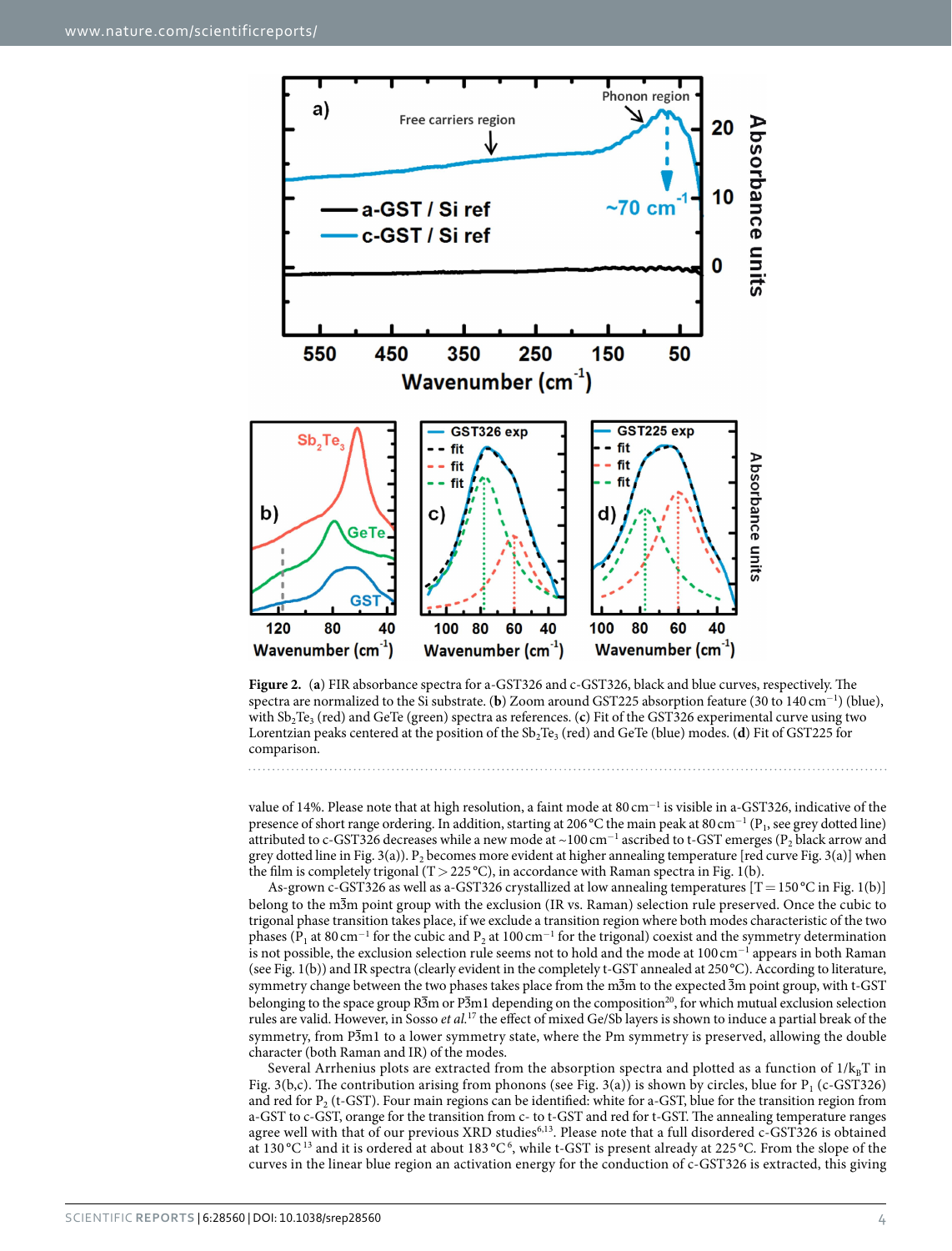

<span id="page-4-0"></span>**Figure 3.** (**a**) Temperature dependent absorption spectra of crystallizing a-GST326 around the main absorption feature. (**b**) Arrhenius plot based on the intensity evolution of the phonon dominated region: peak  $P_1$  for c-GST326 and P<sub>2</sub> for t-GST (empty circles), and difference between phonon and carrier dominated region (at 330 cm<sup>−</sup><sup>1</sup> ) intensities evolution (empty triangles). Activation energy of the conduction process (blue for cubicand red for t-GST) are obtained after fitting. (**c**) Arrhenius plot of the evolution of the reflectivity at 330 cm<sup>-1</sup>. Four main regions are visible in (**b,c**): white for a-GST326, blue for c-GST326, orange for the transition from c- to t-GST and red for t-GST.

 $E_A$  = 0.43 eV, a value which compares well with literature<sup>[21,](#page-5-18)22</sup>. In the red region (t-GST) the slope of P<sub>2</sub> has an activation energy of  $E_A = 0.08 \text{ eV}$ , indication of an enhanced metallic behavior. Additional information can be obtained if we consider the difference (triangles in [Fig. 3\(b\)\)](#page-4-0) between the absorption of phonons ( $P_1$  and  $P_2$ ) and free carriers (at 330 cm<sup>-1</sup>). For temperatures lower than 183 °C the P<sub>1</sub> phonon evolution, indication of a-GST326 to c-GST326 phase transformation, is dominant, as the two curves (circles and triangles) display the same shape. Above 220 °C, the free carriers are screening the P<sub>2</sub> phonon, suggesting longitudinal nature for P<sub>2</sub> in the trigonal phase. In the transition region between c- and t-GST the progressive ordering of vacancies into layers, till the formation of van der Waals gaps, leads to free carrier delocalization and metallic behavior with an activation energy  $E_A = 0.07$  eV (orange line).

In [Fig. 3\(c\)](#page-4-0) we display the Arrhenius plot of the reflectivity at 330 cm<sup>−</sup><sup>1</sup> . Although the absolute values could be not reliable as the measured sample is very thin  $(\sim 30 \text{ nm})$ , however, we clearly see that the reflectivity increases continuously during annealing induced transition from c-GST to t-GST, indication of the enhanced metallic behavior of the sample. The reflectivity increases significantly only at about  $T=176^{\circ}$ C that we can identify as the temperature for the MIT to occur, as it corresponds to the sudden increase in conduction<sup>[6](#page-5-7)</sup>. Above T = 183 °C a second trend can be identified, and is ascribed to the cubic to trigonal phase transition that proceeds gradually. Furthermore, the increase of reflectivity above 220 °C reflects the increase of free carrier delocalization and confirms their dominant role in screening the phonon.

In conclusions within this study we assign the symmetries to the crystalline phases of GST326 by comparing FIR and Raman temperature dependent spectra. Ordered c-GST is ascribed to the F3m3 space group, while as for t-GST the inversion selection rules do not hold, a partial symmetry breaking due to Ge/Sb mixed anion layers<sup>[17](#page-5-13)</sup> occurs. We have also demonstrated that FIR spectroscopy is sensitive to composition difference in as grown crystalline GST samples and helps in quantification of conduction enhancement/carrier behavior upon phase transitions. Furthermore, by studying the FIR absorption evolution upon annealing, we discriminate the contributions of phonons, and free carrier delocalization for the conduction of c-GST326 and t-GST, as well as for the transition regions a-GST326 to c-GST326 and c- to t-GST. In addition, from the reflectivity change the MIT is clearly identified and occurs at the onset between disordered to ordered cubic phase, in line with our previous results<sup>6</sup>.

#### **Methods**

**MBE growth.** A series of  $Sb_2Te_3^{23}$ ,  $GeTe^{24,25}$  $GeTe^{24,25}$  $GeTe^{24,25}$ , a-GST and metastable c-GST films with compositions  $Ge:3$ Sb: 2 Te : 6 (326) and Ge : 2 Sb: 2 Te : 5 (225), unintentionally doped, were deposited by MB[E23](#page-5-20) on a highly resistive (5 kΩcm<sup>-1</sup>) crystalline Si(111)-( $\sqrt{3}$  ×  $\sqrt{3}$ )R30°-Sb surface<sup>23</sup> with a thickness ranging between 30 and 40 nm. The samples were capped with 30 nm of  $Si<sub>3</sub>N<sub>4</sub>$  by sputtering to prevent oxidation of the films.

**XRD.** Samples were characterized by means of *ex-situ* X-ray diffraction (XRD), utilizing a PANalytical X' Pert PRO MRD diffractometer with Ge (220) hybrid monochromator, employing a Cu K $\alpha_1$  radiation ( $\lambda = 1.540598$ Å). XRD revealed that the crystalline GST films are quasi single crystalline<sup>[13,](#page-5-8)2[6](#page-5-7)</sup> with vacancies ordered into layers<sup>6</sup>.

**Raman measurements.** Raman spectra were acquired exciting samples with the 632.8nm line of a He-Ne laser and the scattered light was analyzed using a spectrometer equipped with an LN<sub>2</sub>-cooled charge-coupled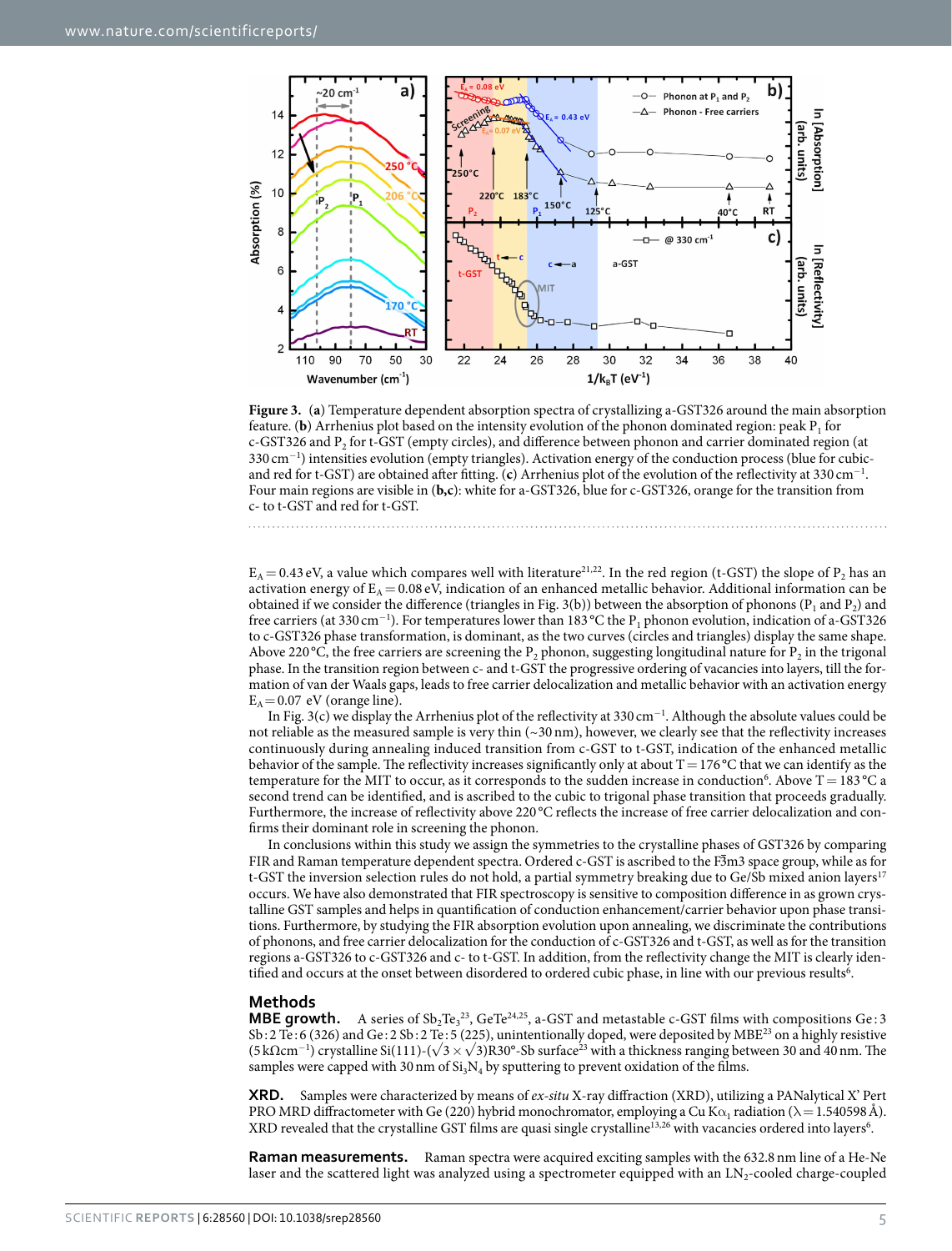device detector. The spectra were recorded in backscattering geometry in crossed and parallel polarization configurations. For the temperature dependent measurements a heating stage (THMS600 by Linkam) was employed during Raman spectra acquisition.

**FIR measurements.** Measurements in the far-infrared regime were carried out under vacuum conditions both in transmission and reflection geometries using a high-resolution Fourier transform infrared spectrometer (BRUKER IFS 125HR) of the THz beamline at Helmholtz-Zentrum Berlin (BESSY II[\)27.](#page-5-24) The spectral range in the presented experiments covered wavenumbers between 30 and 650 cm<sup>-1</sup> (i.e., frequencies from 0.9 to 19THz) and was limited by the selected source (internal Hg-lamp), the  $6\mu m$  multilayer-mylar beamsplitter and the detector, a 4.2K Si-Bolometer. A copper block heating stage was employed during *in-situ* temperature dependent FIR measurements.

#### **References**

- <span id="page-5-0"></span>1. Raoux, S., Wełnic, W. & Ielmini, D. Phase change materials and their application to nonvolatile memories. *Chem. Rev*. **110,** 240–267  $(2010)$
- <span id="page-5-1"></span>2. Yamada, N., Ohno, E., Akahira, N. & Nishiuchi, K. High Speed Overwritable Phase Change Optical Disk Material: MEDIA. *Jpn. J. Appl. Phys*. **26,** 61–66 (1987).
- <span id="page-5-3"></span><span id="page-5-2"></span>3. Shportko, K. *et al.* Resonant bonding in crystalline phase-change materials. *Nat. Mater*. **7,** 653–8 (2008).
- 4. Zhang, W. *et al.* Role of vacancies in metal-insulator transitions of crystalline phase-change materials. *Nat. Mater*. **11,** 952–6 (2012). 5. Siegrist, T. *et al.* Disorder-induced localization in crystalline phase-change materials. *Nat. Mater*. **10,** 202–208 (2011).
- <span id="page-5-14"></span><span id="page-5-7"></span>6. Bragaglia, V. *et al.* Metal–Insulator Transition Driven by Vacancy Ordering in GeSbTe Phase Change Materials. *Sci. Rep*. **6,** 23843 (2016).
- <span id="page-5-4"></span>7. Braun, W. *et al.* Epitaxy of Ge–Sb–Te phase-change memory alloys. *Appl. Phys. Lett*. **94,** 041902 (2009).
- 8. Först, M. et al. Phase change in Ge<sub>2</sub>Sb<sub>2</sub>Te<sub>5</sub> films investigated by coherent phonon spectroscopy. Appl. Phys. Lett. 77, 1964 (2000).
- <span id="page-5-9"></span>9. Andrikopoulos, K. S., Yannopoulos, S. N., Kolobov, A. V., Fons, P. & Tominaga, J. Raman scattering study of GeTe and Ge2Sb2Te5 phase-change materials. *J. Phys. Chem*. *Solids* **68,** 1074–1078 (2007).
- <span id="page-5-5"></span>10. Richter, W., Krost, A., Nowak, U. & Anastassakis, E. Anisotropy and dispersion of coupled plasmon-LO-phonon modes in Sb<sub>2</sub>Te<sub>3</sub>. *Zeitschrift für Krist. Phys. B Condens. Matter* **49,** 191–198 (1982).
- <span id="page-5-6"></span>11. Steigmeier, E. F. & Harbeke, G. Soft phonon mode and ferroelectricity in GeTe. *Solid State Commun.* **8,** 1275–1279 (1970).
- 12. Shu, M. J. *et al.* Ultrafast terahertz-induced response of GeSbTe phase-change materials. *Appl. Phys. Lett.* **104,** 251907 (2014).
- <span id="page-5-8"></span>13. Bragaglia, V. *et al.* Structural change upon annealing of amorphous GeSbTe grown on Si(111). *J. Appl. Phys.* **116,** 054913  $(2014)$ .
- <span id="page-5-10"></span>14. Sosso, G. C., Caravati, S., Mazzarello, R. & Bernasconi, M. Raman spectra of cubic and amorphous Ge<sub>2</sub>Sb<sub>2</sub>Te<sub>5</sub> from first principles. *Phys. Rev. B* **83,** 134201 (2011).
- <span id="page-5-11"></span>15. Nonaka, T., Ohbayashi, G., Toriumi, Y., Mori, Y. & Hashimoto, H. Crystal structure of GeTe and Ge<sub>2</sub>Sb<sub>2</sub>Te<sub>5</sub> meta-stable phase. *Thin Solid Films* **370,** 258–261 (2000).
- <span id="page-5-12"></span>16. Chen, Y. *et al.* Composition-dependent Raman modes of Mo1−xWxS2 monolayer alloys. *Nanoscale* **6,** 2833 (2014).
- <span id="page-5-13"></span>17. Sosso, G. C., Caravati, S., Gatti, C., Assoni, S. & Bernasconi, M. Vibrational properties of hexagonal Ge<sub>2</sub>Sb<sub>2</sub>Te<sub>5</sub> from first principles. *J. Phys. Condens. Matter* **21,** 245401 (2009).
- <span id="page-5-16"></span><span id="page-5-15"></span>18. Huang, B. & Robertson, J. Bonding origin of optical contrast in phase-change memory materials. *Phys. Rev. B* **81,** 1–4 (2010).
- 19. Shalini, A. *et al.* Coherent phonon modes of crystalline and amorphous Ge<sub>2</sub>Sb<sub>2</sub>Te<sub>5</sub> thin films: A fingerprint of structure and bonding. *J. Appl. Phys.* **117,** 025306 (2015).
- <span id="page-5-17"></span>20. Matsunaga, T., Kojima, R. & Yamada, N. Overview of the GeTe-Sb<sub>2</sub>Te<sub>3</sub> pseudobinary crystalline phase. *epcos.org* **3**, 1–9 (2007).
- <span id="page-5-18"></span>21. Privitera, S., Rimini, E. & Zonca, R. Amorphous-to-crystal transition of nitrogen- and oxygen-doped Ge<sub>2</sub>Sb<sub>2</sub>Te<sub>5</sub> films studied by *in situ* resistance measurements. *Appl. Phys. Lett.* **85,** 3044 (2004).
- <span id="page-5-19"></span>22. Xu, L. et al. A comparative study on electrical transport properties of thin films of Ge<sub>1</sub>Sb<sub>2</sub>Te<sub>4</sub> and Ge<sub>2</sub>Sb<sub>2</sub>Te<sub>5</sub> phase-change materials. *J. Appl. Phys.* **110,** 013703 (2011).
- <span id="page-5-20"></span>23. Boschker, J. E. *et al.* Surface reconstruction-induced coincidence lattice formation between two-dimensionally bonded materials and a three-dimensionally bonded substrate. *Nano Lett.* **14,** 3534–8 (2014).
- <span id="page-5-21"></span>24. Giussani, A. *et al.* On the epitaxy of germanium telluride thin films on silicon substrates. *Phys. Status Solidi* **249,** 1939–1944 (2012).
- <span id="page-5-22"></span>25. Wang, R. *et al.* Toward Truly Single Crystalline GeTe Films: The Relevance of the Substrate Surface. *J. Phys. Chem. C* **118,** 29724–29730 (2014).
- <span id="page-5-23"></span>26. Rodenbach, P. *et al.* Epitaxial phase-change materials. *Phys. status solidi–Rapid Res. Lett*. **6,** 415–417 (2012).
- <span id="page-5-24"></span>27. Holldack, K. & Schnegg, A. THz Electron Paramagnetic Resonance/THz Spectroscopy at BESSY II. *J. large-scale Res. Facil. JLSRF*. **2,** A51 (2016).

### **Acknowledgements**

We thank for support the BESSY II staff, especially D. Ponwitz, as well as A. Schnegg (HZB) and R. Bittl (FU Berlin), S. Behnke, C. Stemmler and M. Ramsteiner (PDI). M. Ramsteiner is further acknowledged for careful reading of the manuscript. This work was partially supported by EU within the FP7 project PASTRY (GA 317746) and by the Leibniz Gemeinschaft within the Leibniz Competition on a project titled: "Epitaxial phase change superlattices designed for investigation of non-thermal switching.

#### **Author Contributions**

Samples were grown and characterized by V.B. and J.E.B. F.A. and E.Z. contributed to the interpretation of Raman spectra, T.F. performed Raman measurements. V.B. and K.H. performed FIR spectroscopy measurements. The paper was written by V.B. and R.C., with the help and through contributions from all co-authors. All authors have given approval to the final version of the manuscript. The project was initiated and conceptualized by R.C.

### **Additional Information**

**Competing financial interests:** The authors declare no competing financial interests.

**How to cite this article**: Bragaglia, V. *et al.* Far-Infrared and Raman Spectroscopy Investigation of Phonon Modes in Amorphous and Crystalline Epitaxial GeTe-Sb<sub>2</sub>Te<sub>3</sub> Alloys. *Sci. Rep.* **6**, 28560; doi: 10.1038/srep28560 (2016).